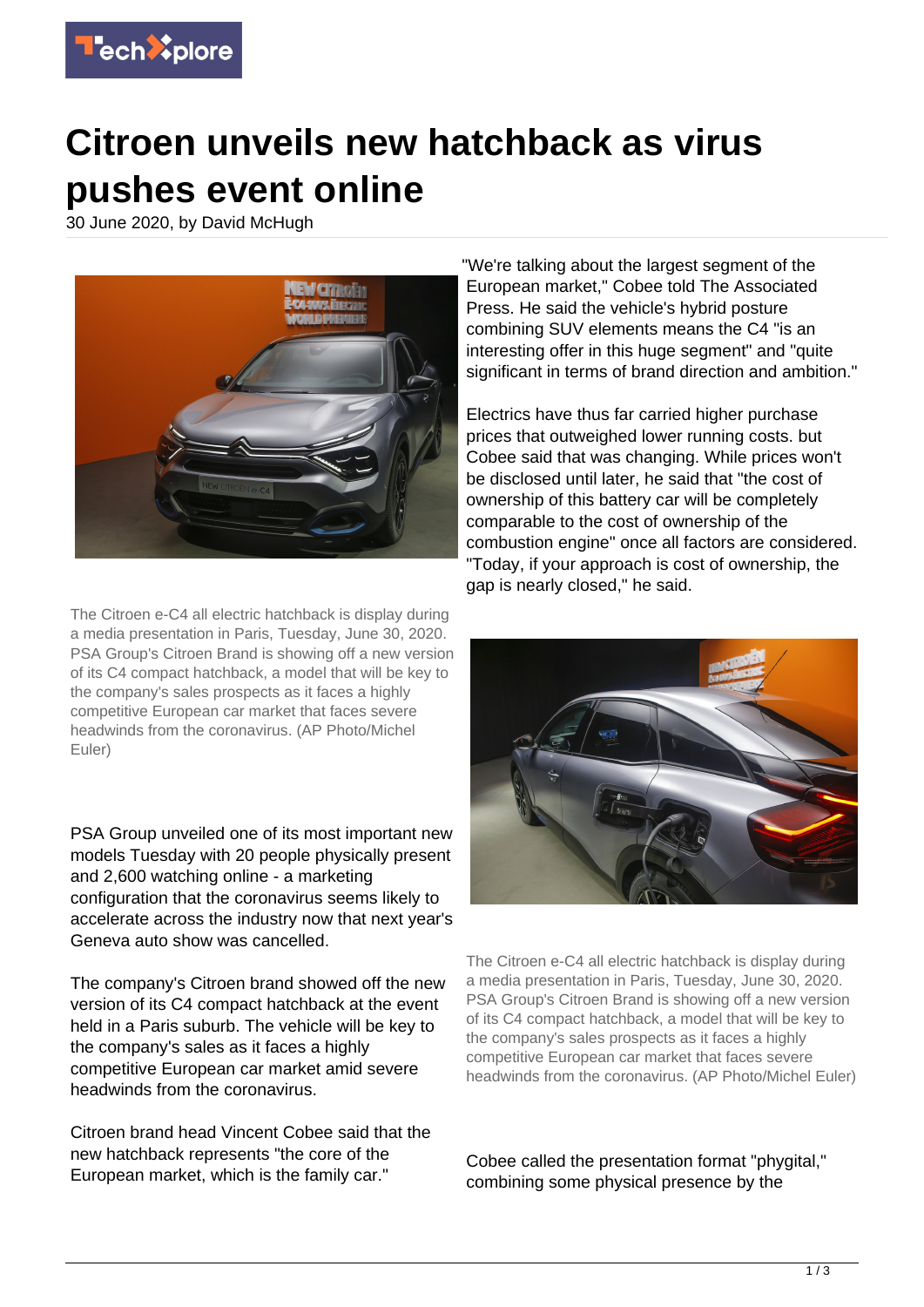

presenters and a larger online audience.

The new C4 shakes up the design of its predecessor by adding elements more familiar from SUVs such as a higher seat position, more ground clearance and prominent wheel arches. In addition to diesel and gasoline versions it will come in an electric-only variant with a 50 kilowatt-hour battery that offers range of up to 350 kilometers (217 miles) and can charge to 80% in 30 minutes - if a fastcharging station is available.

On top of the virus outbreak the auto industry faces headwinds from European Union regulatory requirements to lower average emissions of carbon dioxide, the main greenhouse gas blamed by scientists for climate change. Carmakers are aiming to meet the new limits with a combination of battery vehicles, hybrid cars that use both electric motors and internal combustion engines, and moreefficient gasoline and diesel models.



The Citroen e-C4 all electric hatchback is display during a media presentation in Paris, Tuesday, June 30, 2020. PSA Group's Citroen Brand is showing off a new version of its C4 compact hatchback, a model that will be key to the company's sales prospects as it faces a highly competitive European car market that faces severe headwinds from the coronavirus. (AP Photo/Michel Euler)



The Citroen e-C4 all electric hatchback is display during a media presentation in Paris, Tuesday, June 30, 2020. PSA Group's Citroen Brand is showing off a new version of its C4 compact hatchback, a model that will be key to the company's sales prospects as it faces a highly competitive European car market that faces severe headwinds from the coronavirus. (AP Photo/Michel Euler) PSA Group's Citroen Brand is showing off a new version



CEO of Citroen Vincent Cobee gestures a he speaks to the media during the presentation of the e-C4 all electric hatchback during a in Paris, Tuesday, June 30, 2020. of its C4 compact hatchback, a model that will be key to the company's sales prospects as it faces a highly competitive European car market that faces severe headwinds from the coronavirus. (AP Photo/Michel Euler)

Sales prospects for all carmakers are uncertain as